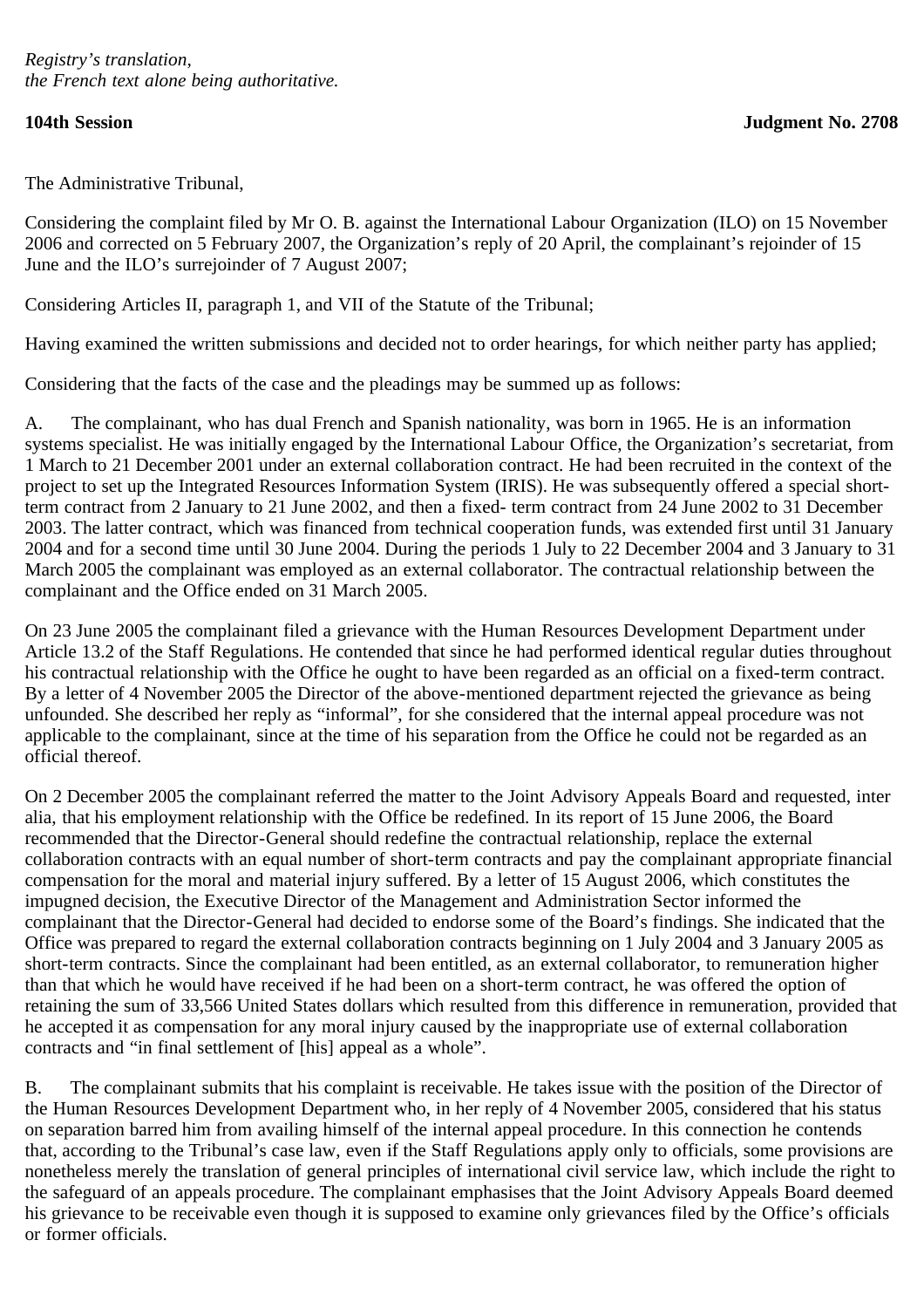<span id="page-1-0"></span>On the merits, the complainant asserts that he ought to have been regarded as an official on a fixed-term contract throughout his contractual relationship with the Office because, according to the terms of Circulars Nos. 11 (Rev.4) and 630, series 6[\\*,](#page-6-0) when he was working as an external collaborator he should have carried out work that was not an ongoing activity. This was not, however, the case because by replacing other officials he had performed "regular" duties. He points out that under paragraph 12 of Circular No. 630, an external collaboration contract "may be used only where there is a specific well-defined task to be performed and the output can be considered as a specific end-product", and he asserts that he was never engaged to turn out such an "end-product". He therefore believes that the repeated breach of the provisions of these circulars justifies the redefinition of his contractual relationship. He criticises the Joint Advisory Appeals Board and, by extension, the Director-General insofar as he endorsed some of the Board's findings, for disregarding his first period of external collaboration and also the spirit of Circular No. 630, which forbids the use of short-term contracts for all but temporary duties.

The complainant comments that the non-renewal of his contract, which he believes is the consequence of his having approached the Staff Union with a view to obtaining the regularisation of his situation, took place without prior notice and without reasons being given.

The complainant requests the redefinition of his entire employment relationship with the Office and the setting aside of the decision not to renew his contract. He also seeks reinstatement or an indemnity based on the sum he would have earned had his contract been lawfully renewed, as well as 200,000 United States dollars in compensation for the moral and material injury suffered.

C. In its reply the ILO submits that the complaint is irreceivable. The complainant's representative was informed of the impugned decision of 15 August 2006 that same day, but the complaint was not filed until 15 November 2006, in other words more than ninety days after notification of the decision. The complaint is therefore timebarred because the complainant did not comply with the time limit laid down in Article VII, paragraph 2, of the Statute of the Tribunal.

In the event that the Tribunal considers that the complaint is not time-barred, the Organization points out that in requesting the redefinition of his "entire" contractual relationship, the complainant appears to refer in particular to the first external collaboration contract covering the period from 1 March to 21 December 2001. The ILO submits that the complainant's claims regarding this contract are irreceivable for failure to exhaust internal means of redress and failure to comply with the time limit for filing a complaint with the Tribunal. The complainant filed his grievance on 23 June 2005, in other words long after the six-month time limit laid down in Article 13.2, paragraph 1, of the Staff Regulations. The Organization asserts that all issues not relating to the last two external collaboration contracts are therefore time-barred and adds that if an internal appeal is time-barred and the internal appeal body was wrong to hear it, the Tribunal, according to its case law, will not entertain it.

On the merits, the Organization submits that although the impugned decision refers to the partial acceptance of the Joint Advisory Appeals Board's recommendations, in reality the Director-General accepted "all of their operational part" by endorsing the recommendation that the external collaboration contracts covering the periods 1 July to 22 December 2004 and 3 January to 31 March 2005 should be redefined as short-term contracts. With regard to the payment of compensation for the injury suffered, the Organization points out that the Board made no finding of moral or material injury; it confined itself to recommending "appropriate" compensation, which it did not calculate. Any such calculation would in any case have shown that the complainant had not suffered material injury but that, on the contrary, the status of external collaborator had been to his financial advantage, in that the difference in salary worked out in his favour in the amount of 33,566 dollars. Similarly, the Organization considers that it displayed generosity towards the complainant by allowing him, by way of compensation for any moral injury he might have suffered, not to reimburse the overpayment he had received as a result of that difference in salary. The Organization therefore considers that it followed the Board's recommendation "in full". However, it submits that the complainant's claims before the Tribunal exceed the Board's recommendations. The Organization notes that the complainant would have preferred to have had his contracts redefined as fixed-term contracts, but states that this claim cannot be granted because, in order to receive this type of contract, it is necessary first to go through a competition and then to be appointed to a vacant post, the existence of which normally depends on budgetary decisions.

The ILO contends that it acted transparently and in accordance with the principles recognised by the case law as far as the non-renewal of the last contract is concerned. It states that from the outset the complainant was well aware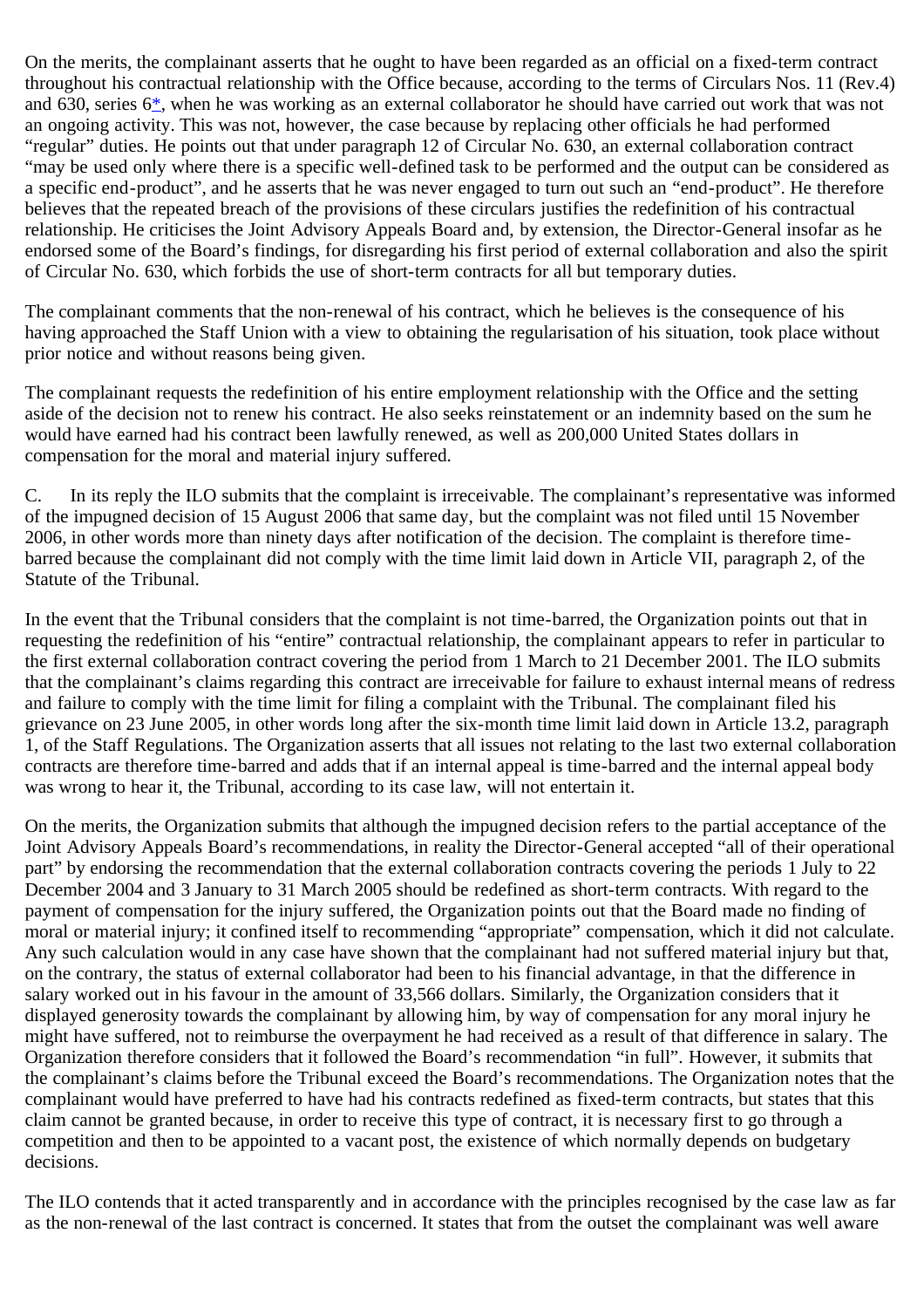that he had been recruited for a limited period and that his employment could not be extended after the new IRIS data-processing system had been put into operation. Once this system was functioning, in other words, after several delays, in March 2005, the complainant's services were no longer required. It explains that the complainant's fixedterm contract was financed from technical cooperation funds and therefore offered no career prospects.

D. In his rejoinder the complainant asserts that he was notified of the impugned decision by the Chairperson of the Staff Union Committee, who sent him a letter dated 17 August 2006 in which he informed him that he had ninety days, as from notification of the decision in question, to file a complaint with the Tribunal. The complainant therefore thought that the date of notification was the date on which he had received the letter or, in the worst-case scenario, 17 August. The complainant submits with respect to the alleged time bar that since he was *de facto* an official, and since the whole period of employment should be taken into account, he filed a grievance with the Human Resources Development Department "within six months of the treatment complained of", in accordance with Article 13.2 of the Staff Regulations.

Although the complainant expresses "deep gratitude" to the Joint Advisory Appeals Board, he considers that its recommendation was "not perfect", for he had requested the redefinition of his entire employment relationship. He states that there was no reason to "split up" this contractual relationship, and that it would have been preferable to give him as many fixed- term contracts as necessary, because conversion into short-term contracts is contrary to Circular No. 630, which stipulates that this type of contract may be issued for no more than 12 months for the replacement of regular staff members or for temporary duties.

The complainant withdraws his request for retroactive reinstatement, but he denies that his duties were temporary, since he has been replaced by another official.

E. In its surrejoinder the ILO considers that the complainant has admitted that he did not observe the time limit laid down in Article VII, paragraph 2, of the Statute of the Tribunal. He has explained that the letter from the Chairperson of the Staff Union Committee appeared to constitute the start of the period in question, but it was not the fault of the Organization if the Staff Union failed to draw his attention to the real time limit for filing a complaint. The Organization points out that this time limit is mandatory and must be strictly observed by the parties and the Tribunal.

The ILO notes that the complainant acknowledges that he did not raise the issue of the contracts signed prior to 1 July 2004 before the internal appeal bodies – or, if appropriate, the Tribunal – within the applicable time limits.

It emphasises that the complainant has not produced the slightest evidence that the person recruited after him – who is in fact an external collaborator – is performing his former duties.

Referring to paragraph 3 of Circular No. 630, the ILO submits that for certain categories of staff, such as information technology consultants, a short-term contract may be issued for a period of over 12 months. Even supposing that the short-term contracts given to the complainant on the basis of the Joint Advisory Appeals Board's recommendations did not comply with the provisions of the above-mentioned circular, this would not constitute sufficient grounds for converting the employment relationship into a fixed-term contract financed from the regular budget. The purpose of the circular in question is to clarify the Office's policy on contracts and not to establish criteria for determining the validity of these contracts.

# CONSIDERATIONS

1. The complainant entered into an external collaboration contract with the International Labour Office covering the period 1 March to 21 December 2001. He is an information systems specialist and he replaced first an information technology consultant, then an official in charge of the Human Resources Information Systems Unit who had been seconded to the IRIS project. The complainant held a special short-term contract from 2 January to 21 June 2002. For the period 24 June 2002 to 31 December 2003 he was given a fixed-term contract financed from technical cooperation funds so that he could continue to replace the official in charge of the above-mentioned unit and also run the Personnel Information and Payroll System (PERSIS). This fixed-term contract was extended until 30 June 2004 but was not renewed. The complainant was subsequently given two external collaboration contracts, one for the period 1 July to 22 December 2004, the other for the period 3 January to 31 March 2005, after which the contractual relationship between the complainant and the Office ended.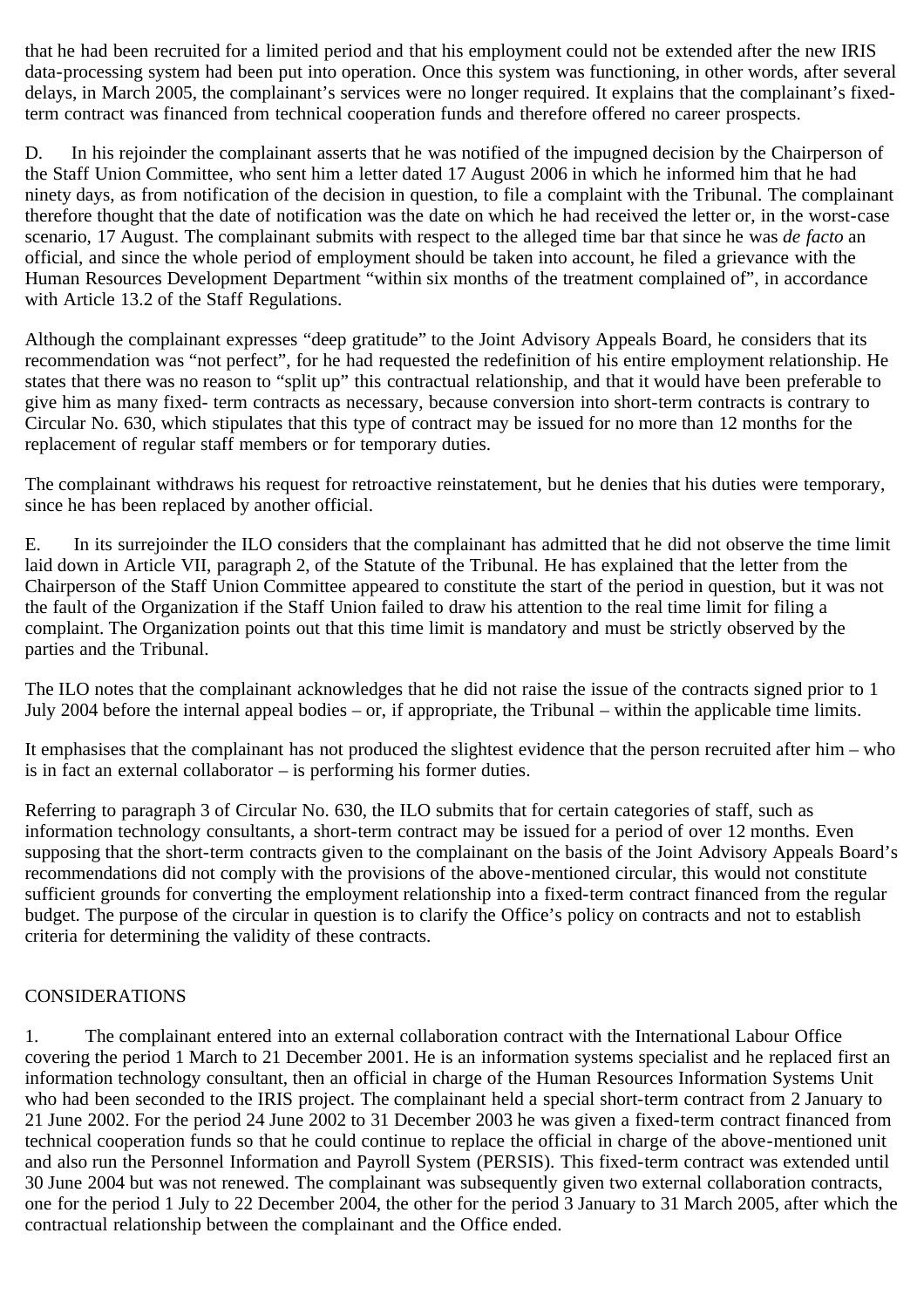2. On 23 June 2005 the complainant filed a grievance under Article 13.2 of the Staff Regulations. In her reply of 4 November, the Director of the Human Resources Development Department rejected the grievance as unfounded.

On 2 December 2005 the complainant referred the matter to the Joint Advisory Appeals Board. In its report of 15 June 2006 the Board considered that the complainant's grievance was receivable and well founded. It recommended that the Director-General should redefine the contractual relationship between the Office and the complainant, replace his external collaboration contracts with the same number of short-term contracts and pay the complainant appropriate financial compensation for the moral and material injury suffered.

On 15 August 2006 the Administration informed the complainant that the Director-General had decided, in substance, "[to] accept some and reject other findings and recommendations of the [Joint Advisory Appeals Board]" and that the Office was prepared to regard his last two external collaboration contracts as short-term contracts. The complainant was also offered the option of not reimbursing the overpayment he had received as a result of being recruited on the basis of two external collaboration contracts instead of short-term contracts, provided that he considered this sum to be compensation for any moral injury arising from the inappropriate use of external collaboration contracts and "in final settlement of [his] appeal as a whole".

3. On 15 November 2006 the complainant filed a complaint with the Tribunal in which he requested the redefinition of his entire employment relationship with the Office, the setting aside of the decision not to renew his contract, his reinstatement or payment of an indemnity based on the sum he would have received had his contract been lawfully renewed and 200,000 United States dollars in compensation for the moral and material injury suffered.

In the course of the proceedings the complainant withdrew his claim for retroactive reinstatement.

In support of his complaint he submits that he was continuously employed by the Office from 1 March 2001 until 31 March 2005 under various contracts, and that his employment relationship was ended without prior notice or any reasons being given, even though he had contacted the Staff Union with a view to obtaining the regularisation of his situation.

He contends that the manner in which he was treated is incompatible with the ILO rules, since he should have been regarded as an official on a fixed-term contract throughout his contractual relationship with the Office. He states that he performed "regular" duties and that he "was never employed to supply an end- product appropriate to the functions of an external collaborator" as defined in Circulars Nos. 11 (Rev.4) and 630. In view of the fact that his duties were always identical, there was no reason to offer him anything other than a fixed- term contract. The fact that he was replacing other officials assigned to another department and that his contractual status changed on their return is irrelevant. The ongoing nature of the duties performed is the sole criterion for determining whether his contracts were lawful.

He considers that the external collaboration contracts were plainly designed to deprive him of certain rights and safeguards while enabling the Organization to avail itself of services identical to those provided by a regular staff member.

# *Receivability*

4. The Organization first submits that the complaint is irreceivable. It asserts that the complainant's representative was notified of the impugned decision of 15 August 2006 that same day, and that the complaint filed with the Registry of the Tribunal on 15 November 2006 was therefore lodged outside the ninety-day period laid down in Article VII, paragraph 2, of the Statute of the Tribunal, which in its opinion expired on 13 November 2006.

5. The Tribunal draws attention to the fact that under Article VII, paragraph 2, of its Statute, to be receivable, a complaint "must […] have been filed within ninety days after the complainant was notified of the decision impugned".

The complainant states that the Chairperson of the Staff Union Committee posted the decision of 15 August 2006 to him, together with a covering letter dated 17 August 2006 informing him that he had ninety days as from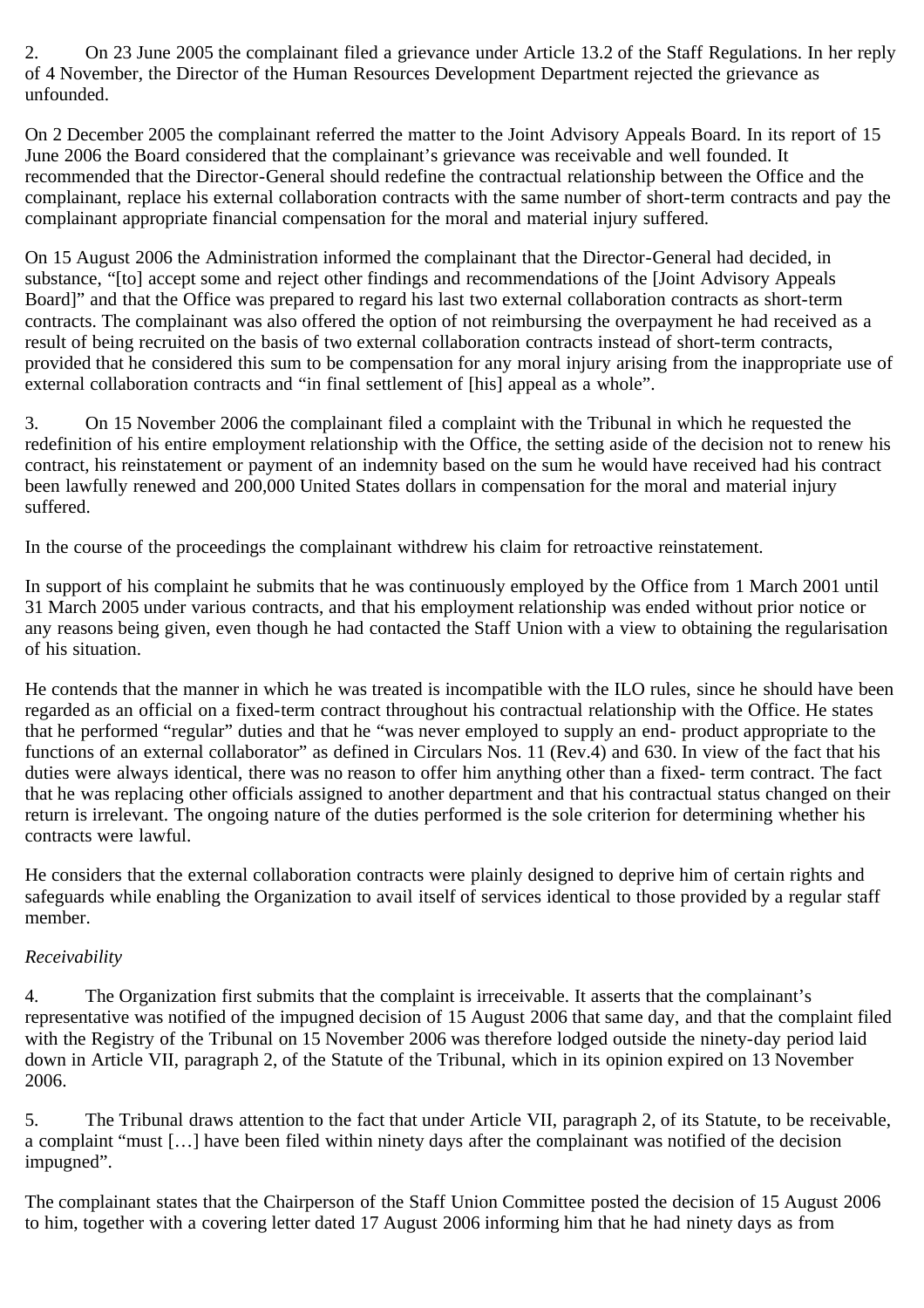notification of the decision to file a complaint with the Tribunal, if he so wished.

The forwarding of the decision to the complainant's representative could not be deemed notification within the meaning of Article VII, paragraph 2, of the Statute of the Tribunal. For this reason the Organization's objection to receivability is unfounded.

6. With regard to the complainant's request that his entire employment relationship with the Office be redefined, the Organization observes that it was not until 23 June 2005 that the complainant filed a grievance with the Human Resources Development Department in order to raise the issues which are now before the Tribunal, in other words well after the expiry of the six-month period allowed to this end under Article 13.2, paragraph 1, of the Staff Regulations. In its opinion, all issues other than those relating to the last two external collaboration contracts are therefore time-barred.

With respect to the first external collaboration contract in particular, the Organization submits that the complainant ought to have lodged a complaint with the Tribunal or filed a grievance at the end of that contract, i.e. on 21 December 2001.

7. The complainant replies that since he was *de facto* an official of the Office, the whole period of employment should be taken into account. He had no choice but to await the end of his employment before resorting to the administrative procedure for conflict resolution, because if he had initiated this procedure as soon as he received his first external collaboration contract, that contract would not have been renewed and it would have been difficult for him to prove that he was performing regular duties from this first contract onwards.

8. The Tribunal considers that, although it is understandable that the complainant could not challenge the lawfulness of his first external collaboration contract for the reasons he has explained, the same does not apply to the contracts that followed, which he should have challenged by lodging a grievance within the prescribed time limits, i.e. at the latest after the non-renewal of his fixed- term contract which ended, after it had been extended, on 30 June 2004, because that grievance would otherwise be time-barred. However, the complainant waited until 23 June 2005 – in other words until after his contractual relationship with the Office had ended on 31 March 2005 – before filing a grievance.

In view of the applicable time limits, this grievance could only concern the last two external collaboration contracts and it was therefore irreceivable in respect of the previous contracts. The complaint is therefore likewise irreceivable in respect of these contracts on the grounds that internal means of redress have not been exhausted in accordance with Article VII, paragraph 1, of the Statute of the Tribunal.

# *The merits*

9. In the light of the above, the request for redefinition will apply only to the last two external collaboration contracts.

In this regard the Organization accepted the Joint Advisory Appeals Board's recommendation that the contractual relationship should be redefined and the two last external collaboration contracts replaced by short-term contracts. But the complainant disagrees with this redefinition since he considers that the Board did not exactly abide by the spirit of Circular No. 630, and that the Director-General committed an error of law by partially accepting the Board's recommendation and by drawing the conclusions which are set out in the decision of 15 August 2006.

- 10. Circular No. 630 states:
- "**8.** A short-term appointment (ST or SST) is envisaged in the following situations:
- · for (a) specific assignment(s) of short duration;

· where a regular staff member needs to be replaced for temporary reasons (e.g. a replacement consequential on maternity leave, leave without pay, or other type of extended leave);

- pending the filling of a vacant job;
- pending the creation of a job.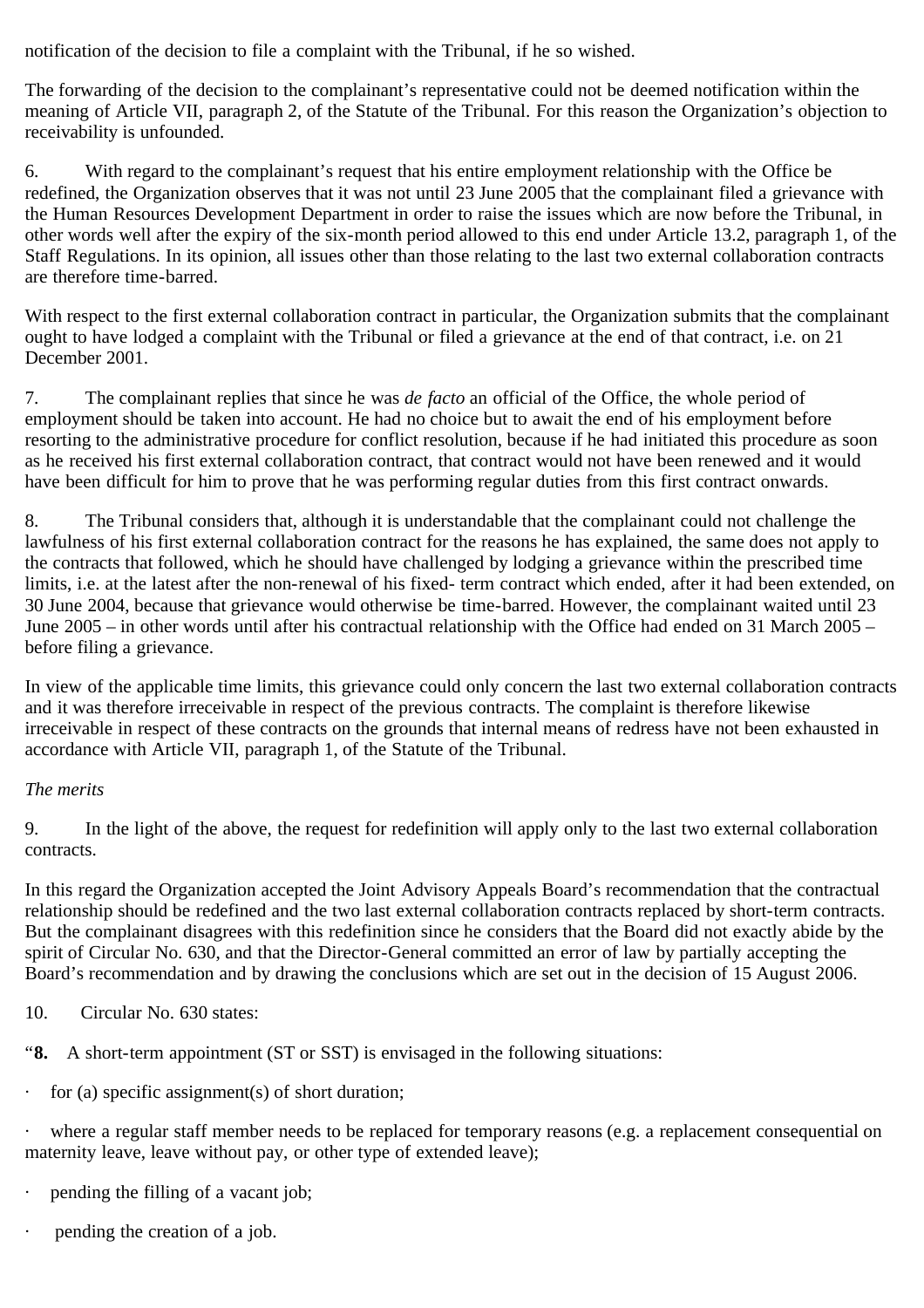**9.** The duration of a Short-Term (ST) contract may extend for the full period of the anticipated need, from a minimum of one day to a maximum of 364 days. Alternatively, a series of ST contracts may be issued successively [...] up to a maximum of 364 days.

**10.** A Special Short-Term (SST) contract may be issued for a minimum of 30 days up to a maximum of 171 days (or 5 months and 3 weeks) within any 12 consecutive months. A series of SST contracts may be issued successively, up to a maximum of 171 days."

It emerges from an analysis of this text that short-term contracts should be offered in only specific cases and for a limited duration.

Having already obtained a fixed-term contract which had been extended, the complainant could not be recruited under a short-term contract, let alone under an external collaboration contract, to continue performing the same work as he had performed under his fixed-term contract, without contravening the spirit of the applicable texts.

The complainant's last two contracts should therefore be converted into a fixed-term contract.

11. The complainant asks the Tribunal to set aside the decision not to renew his contract. He submits that this decision should have been taken for proper reasons and that, if it was sound, the Organization was obliged to prove that efforts had been made to find him another job.

12. It is well established that a decision not to renew an appointment, though discretionary, must be taken for proper reasons that are notified to the staff member (see Judgment 1273, under 8).

In the instant case, the evidence on file shows that the complainant had been kept on in order to run the PERSIS system (which was to be replaced by the IRIS system), that he was given his last contract because of the delay in putting the IRIS system into operation and that, once the IRIS system was in place in March 2005, the PERSIS system was discarded, as a result of which the tasks performed by the complainant were eliminated.

The Tribunal infers from the foregoing that there was indeed a proper reason for not renewing the complainant's contract. It considers that, in view of the specific nature of his duties and his specialisation in the field of information technology, it was difficult for the Organization to find him another job.

The claim for compensation for the loss of the remuneration he would have received had his contract been lawfully renewed therefore appears to be unjustified.

13. The complainant asks the Tribunal to order the Organization to pay him 200,000 dollars in compensation for the moral and material injury suffered.

The Tribunal finds that the complainant has not suffered any material injury. Nevertheless, the irregularity established in consideration 10 warrants an award of compensation for moral injury which should be set *ex aequo et bono* at 2,000 dollars.

# DECISION

For the above reasons,

1. The impugned decision is set aside.

2. The ILO shall pay the complainant 2,000 United States dollars in compensation for the moral injury suffered.

3. All other claims are dismissed.

In witness of this judgment, adopted on 15 November 2007, Mr Seydou Ba, President of the Tribunal, Mr Claude Rouiller, Judge, and Mr Patrick Frydman, Judge, sign below, as do I, Catherine Comtet, Registrar.